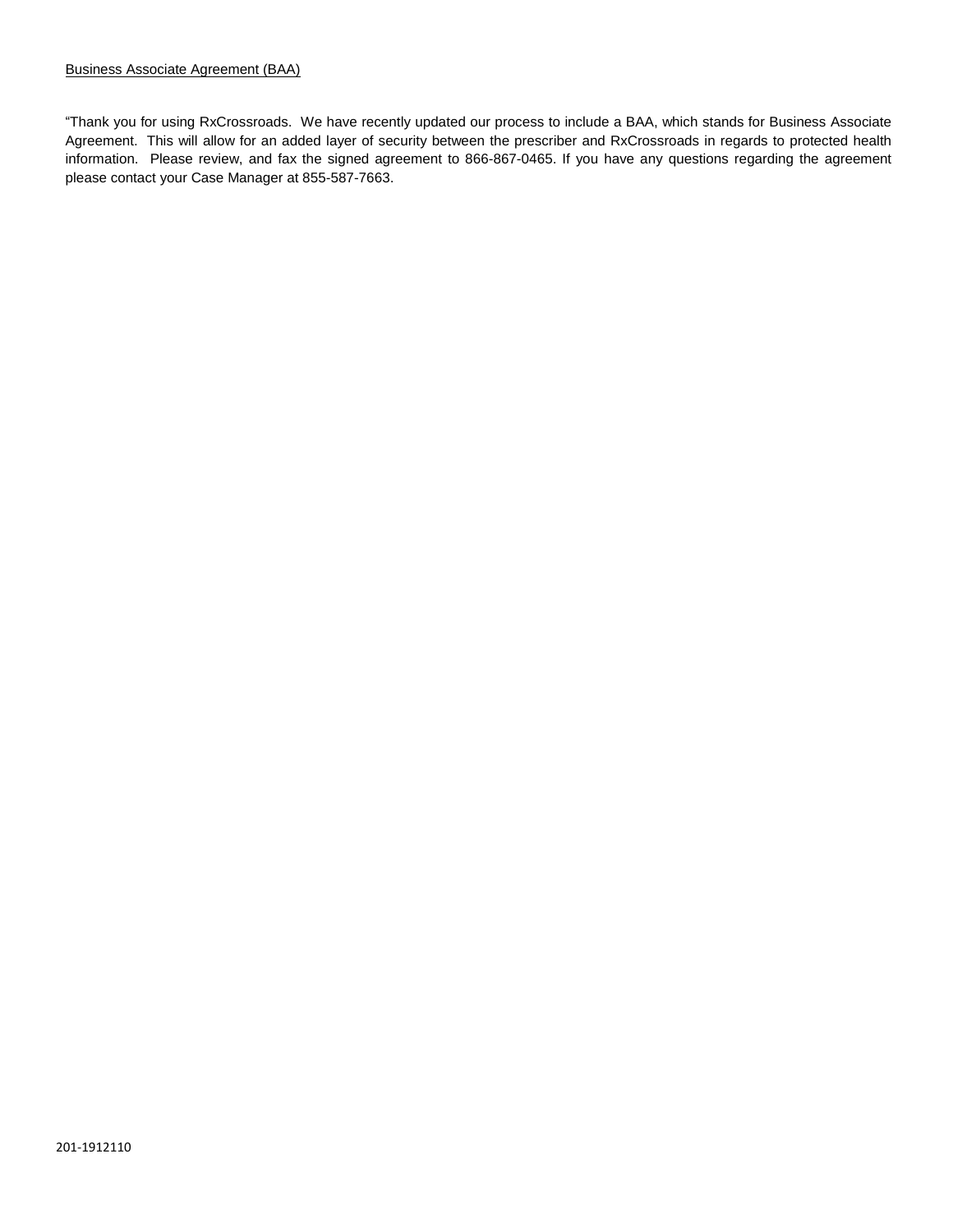## **BUSINESS ASSOCIATE AGREEMENT**

**THIS BUSINESS ASSOCIATE AGREEMENT** (this "Agreement") is effective as of the  $\_\_$  day of 201 (the "**Effective Date**"), by and between the health care provider set forth in the signature line below ("**Covered Entity**"**)** and RxCrossroads, Inc. ("**Business Associate**").

## **RECITALS**

**WHEREAS**, Business Associate assists health care providers such as Covered Entity in the determination of benefits verification and care coordination services for patients ("**Treatment Support**");

**WHEREAS**, Business Associate provides the Treatment Support to health care providers pursuant to that certain Master Services Agreement between Business Associate and AbbVie Inc. effective as of October 31, 2013;

**WHEREAS,** the parties desire to enter into this Agreement in order to comply with the Health Insurance Portability and Accountability Act of 1996 ("**HIPAA**") and its implementing regulations, as amended and in effect.

## **NOW, THEREFORE,** the parties hereby agree as follows:

- 1. **Definitions**. Capitalized terms not otherwise defined in this Agreement shall have the same meaning as those terms in the Privacy Rule and the Security Rule (defined below).
	- a) "Breach" when capitalized, "Breach" shall have the meaning set forth in 45 CFR § 164.402 (including all of its subsections); with respect to all other uses of the word "breach" in this Agreement, the word shall have its ordinary contract meaning.
	- b) "Electronic Protected Health Information" or "EPHI" shall have the same meaning as the term "electronic protected health information" in 45 CFR § 160.103, limited to information that Business Associate creates, accesses, receives, or maintains on behalf of Covered Entity and/or a covered entity.
	- c) "Protected Health Information" or "PHI" shall have the meaning set forth in the Privacy Rule, limited to information that Business Associate creates, accesses, receives, or maintains on behalf of Covered Entity. PHI includes EPHI.
	- d) "Privacy Rule" means the Standards for Privacy of Individually Identifiable Health Information, codified at 45 CFR parts 160 and 164, Subparts A, D, and E, as currently in effect.
	- e) "Security Rule" means the Standards for Security for the Protection of Electronic Protected Health Information, codified at 45 CFR parts 160 and 164, Subpart C.
	- f) "Unsecured Protected Health Information" shall have the same meaning as the term "unsecured protected health information" in 45 CFR § 164.402, limited to the information created or received by Business Associate from or on behalf of Covered Entity.
- 2. **Business Associate Obligations**. Business Associate acknowledges and agrees that it is considered a "business associate" as defined by HIPAA. As such, Business Associate shall, in addition to complying with the terms of this Agreement, comply with the following and with any state provisions that are more restrictive:
	- a) Uses and Disclosures. Business Associate shall not Use or further Disclose PHI other than as permitted or required by this Agreement, to perform Treatment Support or as Required By Law, provided that: such Use or Disclosure would not violate HIPAA if done by Covered Entity; and such Use or Disclosure shall be limited to the minimum necessary to accomplish the permissible purpose(s) of the Use or Disclosure.
	- b) Uses and Disclosures Permitted By Law. As permitted by the Privacy Rule, Business Associate may Use or Disclose PHI: (i) as is necessary for the proper management and administration of Business Associate's organization; (ii) to provide data aggregation services relating to the health care services of a covered entity, and (iii) to carry out the legal responsibilities of Business Associate, provided, however, that any permitted Disclosure of PHI to a third party must be either Required By Law or subject to reasonable assurances obtained by Business Associate from the third party that PHI will be held confidentially and securely, and Used or Disclosed only as Required By Law or for the purposes for which it was disclosed to such third party, and that any breaches of confidentiality of PHI that become known to such third party will be immediately reported to Business Associate.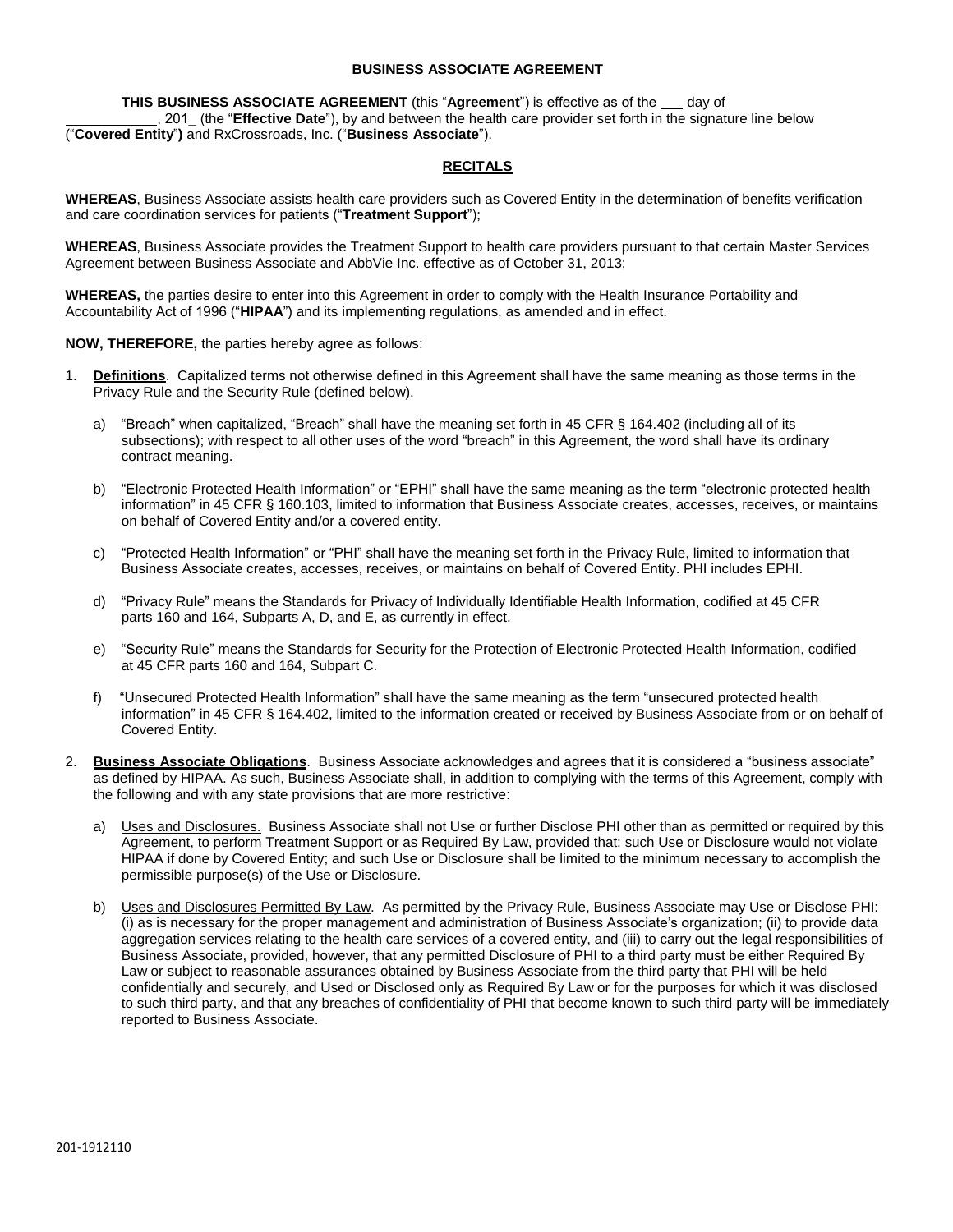- c) Privacy Rule. To the extent Business Associate carries out one or more of Covered Entity's and/or a covered entity's obligations under the Privacy Rule, Business Associate shall comply with the requirements of HIPAA that apply to Covered Entity and/or a covered entity in the performance of such obligation(s).
- d) Security Rule. Business Associate agrees to comply with the requirements of the Security Rule.
- e) Safeguards. Business Associate shall use safeguards that are appropriate and sufficient to prevent Use or Disclosure of PHI other than the Uses and Disclosures permitted or required by this Agreement, including but not limited to implementing Administrative Safeguards, Physical Safeguards, and Technical Safeguards that reasonably and appropriately protect the Confidentiality, Integrity and Availability of EPHI.
- f) Reporting. Business Associate shall report to Covered Entity any Use or Disclosure of PHI not permitted or required by this Agreement and any Security Incident of which it becomes aware in accordance with HIPAA reporting requirements.
- g) Agents and Subcontractors. Business Associate shall ensure that any and all subcontractors that create, receive, maintain, or transmit PHI on behalf of Business Associate agree, in writing prior to the subcontractors' receipt of such PHI, to the same terms and conditions that apply to Business Associate with respect to PHI, including without limitation the provisions of this Agreement. Business Associate shall make such agreements with its subcontractors available to Covered Entity upon Covered Entity's request.
- h) Patient Rights.
	- i) Patient Right to Access. Business Associate shall make PHI in a Designated Records Set that it maintains available to Covered Entity at the request of Covered Entity or of an Individual, so that Covered Entity may meet the requirements of 45 C.F.R. §164.524. If any Individual requests access to his or her own PHI from Business Associate, Business Associate shall notify Covered Entity of the details of such request.
	- ii) Patient Right to Amend. Business Associate shall incorporate amendment(s) to PHI in a Designated Records Set that it maintains at Covered Entity's request and in compliance with 45 C.F.R. §164.526. If any Individual submits to Business Associate a request to amend his or her own PHI, Business Associate shall notify Covered Entity of the details of such request.
	- iii) Patient Right to Request Accounting. Business Associate shall document and make available to Covered Entity the information required to provide an accounting of disclosures or, as requested by Covered Entity, to the subject of the PHI, so that Covered Entity may meet the requirements of 45 C.F.R. §164.528. If any Individual requests an accounting from Business Associate, Business Associate shall, within two (2) business days, notify Covered Entity of the details of such request.
		- (1) Business Associate agrees to implement an appropriate record-keeping process to enable it to comply with the requirements of this Section.
		- (2) Business Associate agrees to provide PHI that it maintains electronically in a Designated Record Set in an electronic form at the request of Covered Entity or an Individual.
- i) Audit. Business Associate shall make its internal practices, books, and records relating to the Use and Disclosure of PHI received from Covered Entity, or created or received by Business Associate, available to the Secretary of Health and Human Services, upon request, to determine compliance with HIPAA.
- j) Mitigation. Business Associate shall promptly mitigate, to the extent practicable, any harmful effect that is known to Business Associate of a Use or Disclosure of PHI by Business Associate in violation of this Agreement, the Privacy Rule, the Security Rule, or other applicable federal or state law.
- k) Breach. If Business Associate has knowledge or a reasonable belief that a Breach or potential Breach of Unsecured Protected Health Information has occurred or may have occurred, Business Associate shall notify the Covered Entity in accordance with the requirements of 45 CFR § 164.410. Such notification shall include, to the extent possible, the identification of each Individual whose PHI has been or is reasonably believed to have been accessed, acquired, Used or Disclosed during the Breach, along with any other information that the Covered Entity will be required to include in its notification to the Individual, the media and/or the Secretary, as applicable, including, without limitation, a description of the Breach, the date of the Breach and its discovery, the types of Unsecured Protected Health Information involved and a description of the Business Associate's investigation, mitigation, and prevention efforts.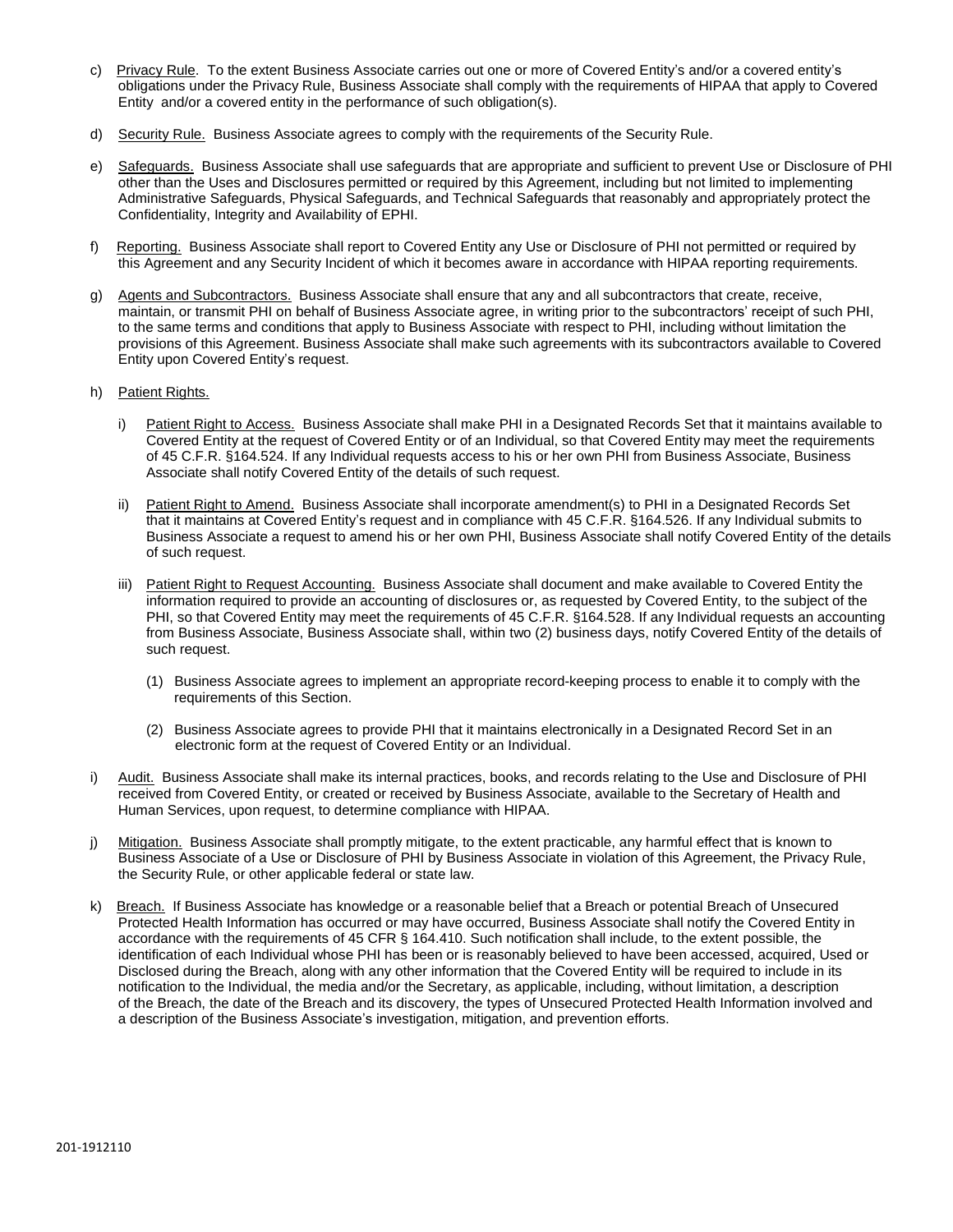## 3. **Term & Termination**.

- a) Term. The Term of this Agreement shall begin on the Effective Date and shall continue until the Master Services Agreement is terminated or expires, unless terminated earlier as set forth below.
- b) Termination.
	- i) By Covered Entity. Upon determination by Covered Entity in its reasonable discretion of a material breach by Business Associate of this Agreement, Covered Entity may terminate this Agreement upon thirty (30) days' notice; provided however, Covered Entity shall not terminate if Business Associate takes reasonable steps to mitigate harm resulting from the breach and otherwise agrees to comply with the terms of this Agreement on a forward-looking basis within such thirty (30) day notice period.
	- ii) By Business Associate. Upon determination by Business Associate in its reasonable discretion of a material breach by Covered Entity of this Agreement, Business Associate may terminate this Agreement upon thirty (30) days' notice; provided however, Business Associate shall not terminate if Covered Entity takes reasonable steps to mitigate harm resulting from the breach and otherwise agrees to comply with the terms of this Agreement on a forward-looking basis within such thirty (30) day notice period.
- c) Return on Termination. At termination of this Agreement or the Master Services Agreement, to the extent feasible, Business Associate shall return or destroy all PHI that Business Associate maintains in any form and shall retain no copies of PHI. Notwithstanding anything herein to the contrary, if Business Associate determines, in its reasonable discretion, that the return or destruction of such PHI is not feasible, Business Associate shall notify Covered Entity and Business Associate shall extend the protections of this Agreement to the remaining information and limit further Uses and Disclosures of PHI to those purposes that make the return or destruction of PHI infeasible.
- d) Survival. The terms of this Section shall survive the termination or expiration of this Agreement.
- 4. **Required Disclosure**. If Business Associate is confronted with legal action to disclose any PHI, Business Associate shall promptly notify and assist Covered Entity in obtaining a protective order or other similar order, and shall thereafter disclose only the minimum amount of PHI that is required to be disclosed in order to comply with the legal action, whether or not a protective order or other order has been obtained.
- 6. **Compliance with Laws**. Business Associate shall comply with all applicable federal, state and local laws, rules and regulations, including, without limitation, the requirements of HIPAA, with respect to its obligations set forth in this Agreement.
- 7. **Amendment**. The parties shall amend this Agreement from time to time by mutual written agreement in order to keep this Agreement consistent with any changes made to the HIPAA laws or regulations in effect as of the Effective Date and with any new regulations promulgated under HIPAA. Covered Entity may terminate this Agreement in whole or in part if the parties are unable to agree to such changes by the compliance date for such new or revised HIPAA laws or regulations.
- 8. **Counterparts**. This Agreement may be executed in two or more counterparts, each of which shall be an original, but all of which taken together shall constitute one and the same agreement.

**IN WITNESS WHEREOF,** the parties have executed this Agreement as of the Effective Date.

| <b>Covered Entity</b>                                                                   | RxCrossroads, Inc.                                                                                                                                                                                                                   |
|-----------------------------------------------------------------------------------------|--------------------------------------------------------------------------------------------------------------------------------------------------------------------------------------------------------------------------------------|
|                                                                                         | By: <u>the contract of the contract of the contract of the contract of the contract of the contract of the contract of the contract of the contract of the contract of the contract of the contract of the contract of the contr</u> |
|                                                                                         |                                                                                                                                                                                                                                      |
| Its.                                                                                    | $Its:\_$                                                                                                                                                                                                                             |
|                                                                                         |                                                                                                                                                                                                                                      |
|                                                                                         |                                                                                                                                                                                                                                      |
|                                                                                         |                                                                                                                                                                                                                                      |
| Prescriber's Phone Number: ________________________Prescriber's NPI: __________________ |                                                                                                                                                                                                                                      |